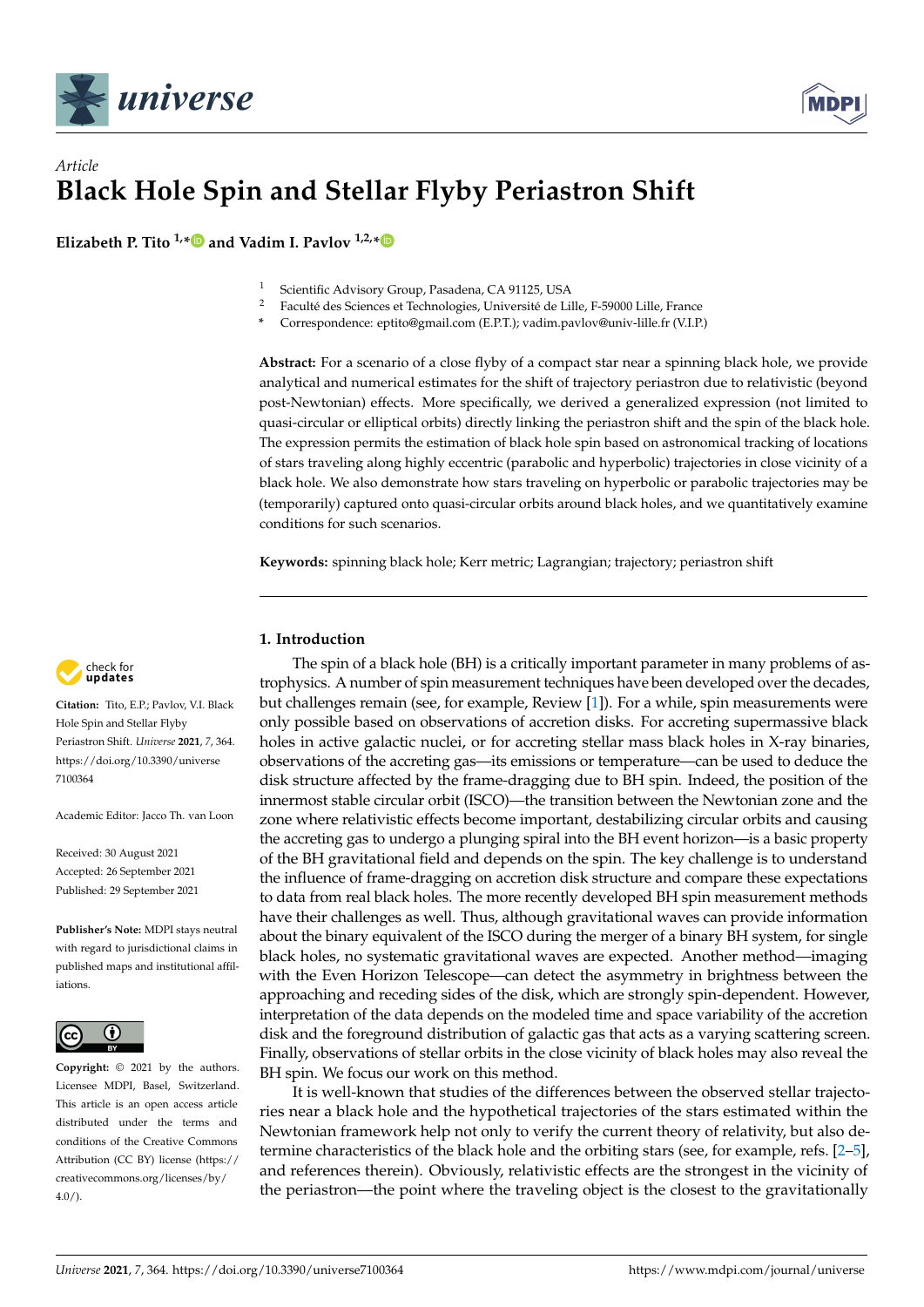powerful attractor. The closest approaches to the attractor may occur when stellar objects travel along strongly-elongated elliptical orbits or parabolic/hyperbolic trajectories. In close vicinity of a spinning black hole, the commonly used post-Newtonian approximation may become inaccurate. In this paper, we develop analytical and numerical estimates for the shift of the periastron due to relativistic (beyond post-Newtonian) effects.

Specifically, we focus on the following questions: In close vicinity of a spinning black hole, how strong is the periastron shift (relative to its Newtonian proxy)? How many revolutions around the black hole does it take for the test-body to reach the periastron? What parameters determine the revolution-number, and what is the dependence-function? Under what conditions does the body inevitably fall into the ergozone? The questions seem simple, but upon closer examination, the results are not at all obvious. Furthermore, our goal is not only to obtain these estimates, but also to outline the method by which these estimates are obtained. Indeed, in view of the prevalent use of powerful numerical simulations being the main approach to problem solving, a recourse to the concept—a theoretical method is more important than a result, because an error-free method generates additional correct results—seems to be methodically justified. Analyses of the questions listed above must include the premises that the effects of both relativistic theories are strong, the black hole spinning is rapid, and that the effect is studied from the perspective of a distant observer (i.e., located not in a co-moving frame).

The sequence of steps in the analytical approach is the following: (a) we start with articulation of the principle of least action within a specific structure of spacetime in the vicinity of a spinning black hole; (b) we construct the Lagrangian for the test body of finite mass; (c) we find equations of motion for the body; (d) from the symmetry of the Lagrangian, we find the integrals of motion; (e) finally, we obtain the key equation for the trajectory, which captures the nonlinear general-relativistic effects (including the "rotation" of the black hole); (f) we calculate the periastron's shift and find (for a parabolic trajectory) the conditions under which the body falls onto the static limit—the boundary of ergosphere where the frame-dragging becomes irresistible and all matter and light is forced to rotate around the black hole. To give a consistent presentation of the method for calculating the characteristics of the process, we include a brief overview of the properties of spacetime in the vicinity of a rotating black hole.

The structure of the paper is as follows: In Section [2,](#page-1-0) the problem is defined. To avoid unnecessary complications in the calculations, we suppose that the traveling object is not destroyed by tidal forces. In Section [3,](#page-5-0) the motion regime of the compact star moving in the vicinity of the spinning black hole, and the estimate of the periastron shift, are given. The calculated effect opens up (in principle) a new opportunity for the estimation of the rates of rotation of black holes based on observed distortions of trajectories of compact stars traversing their vicinity. Indeed, position-tracking for stars moving along, not quasicircular but, highly eccentric orbits, or open trajectories, near supermassive stars (black holes), and subsequent quantification of  $\Delta \Psi = \Psi(\tau \to +\infty) - \Psi(\tau \to -\infty) \equiv 2\Psi_p$  for the descending and outgoing parts of the trajectories, can offer validating arguments for the employed relativistic model. Section [4](#page-11-0) concludes with a discussion and final remarks.

# <span id="page-1-0"></span>**2. Model**

# *2.1. Metric near Spinning Black Hole*

A non-charged black hole is described by the Kerr metric: an exact, singular, stationary and axially symmetric solution of the Einstein–Hilbert equations of the gravitational "field" in vacuum. It is generally accepted that the spacetime near any massive object *M*, which possesses angular momentum *JM*, may also be described by the Kerr metric [\[6](#page-13-3)[–12\]](#page-13-4). In the Boyer–Lindquist coordinates, the components of the metric tensor can be found from expression

<span id="page-1-1"></span>
$$
d\tilde{s}^2 = \tilde{g}_{\alpha\beta} dq^{\alpha} dq^{\beta} \rightarrow
$$
  

$$
d\tilde{s}^2 = (1 - \frac{r_g r}{\Sigma})c^2 dt^2 - \frac{2r_g r\bar{\omega}}{\Sigma} \sin^2 \theta c dt d\phi - \frac{\Sigma}{\Delta} dr^2 + \Sigma d\theta^2 - (r^2 + \bar{\omega}^2 - \frac{r r_g \bar{\omega}^2}{\Sigma} \sin^2 \theta) \sin^2 \theta d\phi^2
$$
 (1)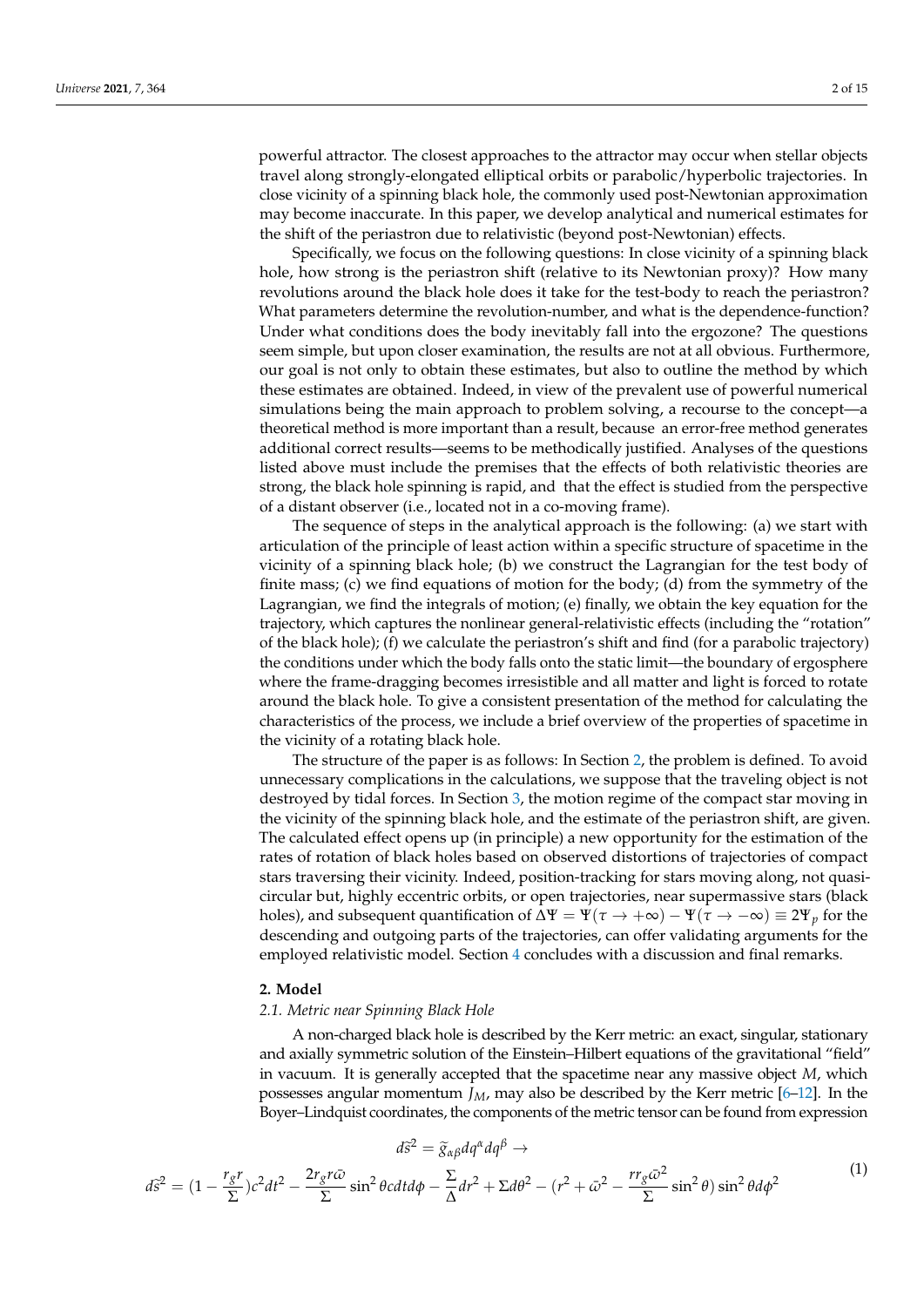which is given here in dimensional units. Here and further on, we employ the metric signature  $diag(+---)$  for the Minkowski tensor, which is also commonly used (see, for example, ref. [\[13\]](#page-13-5)). The four coordinates  $q^{\alpha} = (t, r, \theta, \phi)$  represent a world event. They are defined from the viewpoint of a remote observer. The meaning of space coordinates *r*, *θ*, *φ* is clear once transitioned to the limit *r*  $\gg r_g$  and *r*  $\gg \bar{\omega}$ . When the square of the interval becomes  $d\tilde{s}^2 \rightarrow c^2 dt^2 - dr^2 - r^2 (d\theta^2 + \sin^2 \theta d\phi^2)$ , i.e., at infinity, parameters  $(r, \theta, \phi)$  may be interpreted as the standard epherical coordinates in flat epacetime. Note  $(r, \theta, \phi)$  may be interpreted as the standard spherical coordinates in flat spacetime. Note again that the first term has the plus sign in front of it. Within the used parametrization— Equation [\(1\)](#page-1-1)—the *z*-axis and the BH angular momentum  $J_M$  are co-aligned. Here also:  $r_g = 2GM/c^2$  is the Schwarzschild radius, *c* is the speed of light, *G* is the gravitational constant. Equation [\(1\)](#page-1-1) uses length-scales  $\bar{\omega}$ , Σ, and Δ, for succinctness:

$$
\bar{\omega} = \frac{J_M}{Mc}, \quad \Sigma = r^2 + \bar{\omega}^2 \cos^2 \theta, \quad \Delta = r^2 - r_g r + \bar{\omega}^2. \tag{2}
$$

Parameter  $\bar{\omega}$  is a measure of the BH "rate of rotation". Some publications use notation  $\Omega$ (=  $2\bar{\omega}/r_g$ ) or notation *a*. Parameter  $\Omega$  may be not be negligible in some physicallyinteresting cases. For the Sun, for example, the angular moment *J* ∼ 2 × 10<sup>48</sup> g cm<sup>2</sup>/*s*, giving  $\Omega \sim 0.185$  (not negligibly small).

To satisfy the principle of causality for material objects, it must be that  $d\tilde{s}^2 > 0$ . As for the principle of causality for material objects, it must be that  $d\tilde{s}^2 > 0$ . As for the parameter *r*, note that it is not the "distance" from the black hole. This is because, for any material object, in the spacetime defined by Equation  $(1)$ , no central point  $r = 0$  exists in the sense of a world-event on a valid world-line.

Besides the Boyer–Lindquist coordinates, other representations of spacetime locations exist (see, for example, refs. [\[14](#page-13-6)[,15\]](#page-13-7)).

The cross-product term, ∼ *J<sup>M</sup> dt dφ*, plays a key role in the spacetime metric near spinning black holes. It describes the coupling of time and space. When the angular momentum *J<sup>M</sup>* can be disregarded, the coupling disappears.

In units of length  $r_g = 2GM/c^2$  and time  $r_g/c$ , when  $r = r_gx$ ,  $\bar{\omega} = r_g\omega$ , and  $d\tilde{s}^2$  is replaced with  $r_g^2 ds^2$ , then

<span id="page-2-0"></span>
$$
ds^2 = g_{\alpha\beta}dq^{\alpha}dq^{\beta} = \left[ (1 - \frac{x}{\zeta^2})dt^2 - 2\omega\frac{x}{\zeta^2}\sin^2\theta d\phi dt - \frac{\zeta^2}{\chi}dx^2 - \zeta^2 d\theta^2 - \frac{\Lambda}{\zeta^2}\sin^2\theta d\phi^2 \right], \tag{3}
$$

where

<span id="page-2-1"></span>
$$
\zeta^2 = x^2 + \omega^2 \cos^2 \theta, \quad \chi = x^2 - x + \omega^2, \quad \Lambda = (x^2 + \omega^2)^2 - (x^2 - x + \omega^2)\omega^2 \sin^2 \theta. \tag{4}
$$

When  $\omega = 0$ , expressions [\(3\)](#page-2-0) and [\(4\)](#page-2-1) coincide with the Schwarzschild metric.

From expressions [\(3\)](#page-2-0) and [\(4\)](#page-2-1), it is apparent that, in the Kerr metric, there exist hypersurfaces where components of metric tensor permit certain features. Four such hyper-surfaces exist, but two are "hidden beneath" the event horizon.

One of the surfaces corresponds to the event horizon. At this surface, the value for the purely radial component *g*<sub>11</sub> of the metric goes to infinity. Equation  $1/g_{11} = 0$  yields two solutions. The physically meaningful one is:  $x_H = (1 + \sqrt{1 - 4\omega^2})/2 \le 1$ . It reveals that parameter  $\omega$  is always  $\leq 1/2$ . A quickly-spinning black hole with  $\Omega = 2\omega = 1$ is a maximally-rotating object. In some works, for example [\[8\]](#page-13-8), calculations of some effects are carried out even with  $\Omega \to 1$ . Besides the singularity at the event horizon, one more singularity arises when the component  $g_{00}$  of the metric tensor goes to zero. Again, equation  $g_{00} = 0$  (which has two solutions) gives the physically meaningful solution:  $x_E = (1 + \sqrt{1 - 4\omega^2 \cos^2 \theta})/2$ . Because of  $cos^2 \theta$  underneath the radical sign, this outer hyper-surface (known as the "static limit") looks like a flattened sphere, which at the poles, where latitude  $\theta$  equals 0 or  $\pi$ , touches the event horizon.

Between these two hyper-surfaces lies the ergosphere. There—in the chosen Boyer– Lindquist coordinate presentation—the  $g_{00}$  component of the metric tensor is negative, i.e.,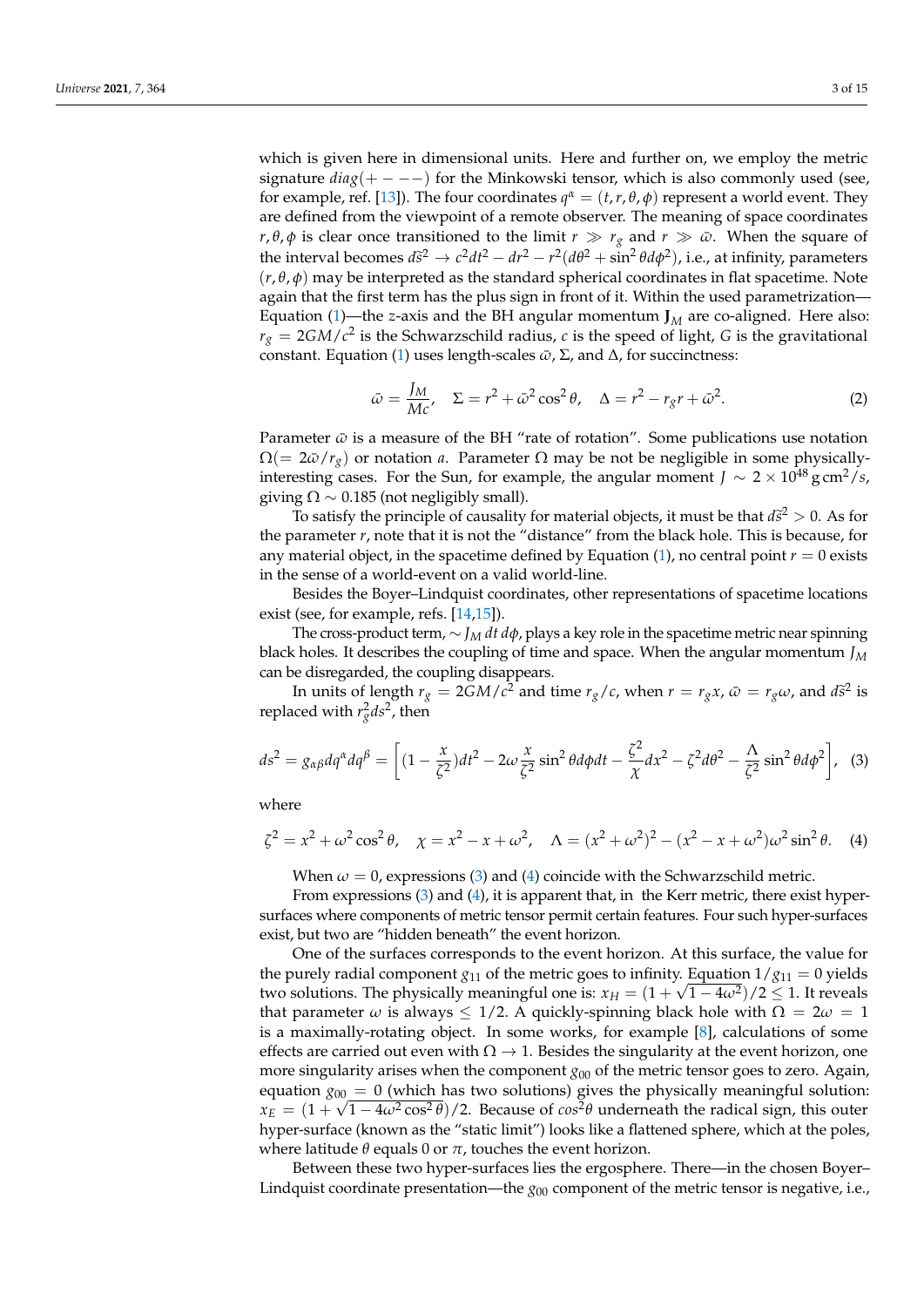the time coordinate manifests itself as a spatial coordinate. See Ref. [\[16\]](#page-14-0) for a discussion on the meaning of singularities within and at the ergozone.

#### *2.2. Equations of Motion*

#### 2.2.1. Extremum of Action

The motion of a free test-body in a gravitational field is determined by the same principle of least action as in the special theory of relativity. The gravitational field becomes manifested only via the changed expression for the interval *ds* in terms of quantities *dq<sup>α</sup>* when  $\gamma_{\alpha\beta}dx^{\alpha}dx^{\alpha} \rightarrow g_{\alpha\beta}dq^{\alpha}dq^{\beta}$ .

The action *S* is determined by the proper time integral between two world-points ∼ R *ds* [\[17\]](#page-14-1), which can be rewritten as

$$
S = -m \int ds = \int d\eta \left( -m \frac{ds}{d\eta} \right) \tag{5}
$$

Here, *η* is a selected affine parameter (such as *s*, *t*, or proper time *τ*, for example)

$$
\frac{ds}{d\eta} = \sqrt{g_{\alpha\beta}q_{,\eta}^{\alpha}q_{,\eta}^{\beta}} \tag{6}
$$

Thus, the quantity  $L = -ms_{,\eta}$  can be identified as the Lagrangian of the test-body. The extremum of action *S* is found from setting the variational derivatives to zero

$$
\frac{\delta S}{\delta q^{\gamma}(\xi)} = \int d\eta \, \frac{\delta L}{\delta q^{\gamma}(\xi)} = \int d\eta \left( -\frac{d}{d\eta} \frac{\partial L}{\partial q^{\alpha}_{,\tau}(\eta)} + \frac{\partial L}{\partial q^{\alpha}(\eta)} \right) \frac{\delta q^{\alpha}(\eta)}{\delta q^{\gamma}(\xi)} \quad . \tag{7}
$$

Here, the functional derivative of variables  $q^{\nu}(\tau)$  with respect to  $\tau$ , is shifted to the left and it is taken into account that the Lagrangian is always determined up to an inessential  $\frac{dF}{dt}$  which can be omitted. Keeping in mind that  $\delta q^{\alpha}(\eta)/\delta q^{\gamma}(\xi) = \delta_{\alpha\gamma}\delta(\eta-\xi)$ , we obtain the four-dimensional Lagrange equations

<span id="page-3-0"></span>
$$
\frac{\delta S}{\delta q^{\beta}} = -\frac{d}{d\tau} \frac{\partial L}{\partial q^{\beta}_{,\tau}(\eta)} + \frac{\partial L}{\partial q^{\beta}(\eta)} = 0.
$$
 (8)

As the Lagrangian, instead of *L*, quantity *L'* may be taken [\[18,](#page-14-2)[19\]](#page-14-3):

$$
L' = \frac{m}{2} g_{\alpha\beta} q_{,\eta}^{\alpha} q_{,\eta}^{\beta} \tag{9}
$$

This follows from direct calculations (see, for example, ref. [\[13\]](#page-13-5)). In fact, the variation *δds*<sup>2</sup> = 2*dsδds*. On the other hand, since  $g_{\alpha\beta} = g_{\beta\alpha}$  and operators *δ* and *d* are commutative, the same quantity  $\delta ds^2 = \delta(g_{\alpha\beta}(\eta) d\eta^{\alpha} d\eta^{\beta}) = d\eta^{\alpha} d\eta^{\beta} (\partial g_{\alpha\beta}/\partial^{\gamma}) \delta \eta^{\gamma} + 2g_{\alpha\beta} d\eta^{\alpha} d\delta \eta^{\beta}$ . Therefore, the variation of action *S* is

$$
\delta S = -m \int ds \left( \frac{1}{2} \eta_{,s}^{\alpha} \eta_{,s}^{\beta} \left( \frac{\partial g_{\alpha\beta}}{\partial \gamma} \right) \delta \eta^{\gamma} - \frac{d}{ds} (g_{\alpha\beta} \eta_{,s}^{\alpha}) \delta \eta^{\beta} \right). \tag{10}
$$

Here it is taken into account that at the limits of integration over *s*,  $\delta \eta^{\beta} = 0$  and *m*<sub>*8αβ</sub>* $η_s^ν = ∂L'/∂η_s^ν$ *. It obviously follows from here</sub>* 

$$
\delta S = -\int ds \left(\frac{\partial L'}{\partial \eta^{\gamma}} - \frac{d}{ds} \frac{\partial L'}{\partial \eta^{\gamma}}\right) \delta \eta^{\gamma}.
$$
 (11)

At the limit of large *x*, the Lagrangian—whose explicit form is

<span id="page-3-1"></span>
$$
L = -m\left((1 - \frac{x}{\zeta^2})t_{,\tau}^2 + 2a\frac{x}{\zeta^2}\sin^2\theta\phi_{,\tau}t_{,\tau} - \frac{\zeta^2}{\chi}x_{,\tau}^2 - \zeta^2\theta_{,\tau}^2 - \frac{\Lambda}{\zeta^2}\sin^2\theta\phi_{,\tau}^2\right)^{1/2},\tag{12}
$$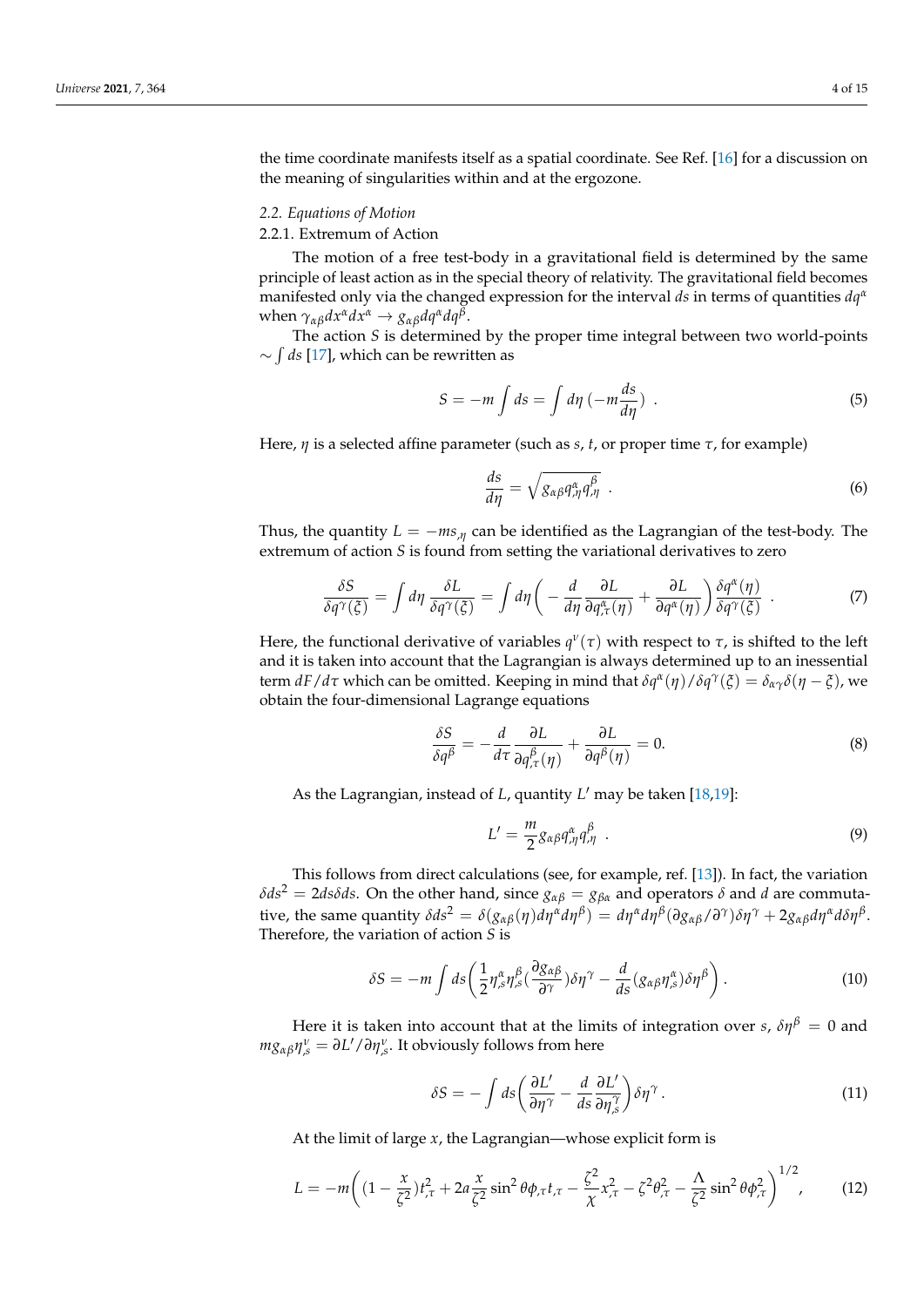and where, for succinctness, quantities  $\zeta^2$ ,  $\chi$ ,  $\Lambda$  are from Equation [\(4\)](#page-2-1)—takes the form

$$
L = -m\sqrt{t_{,\tau}^2 - (x_{,\tau}^2 + x^2\theta_{,\tau}^2 + x^2\sin^2\theta\phi_{,\tau}^2)} + \dots \tag{13}
$$

It is clear from here that, for a remote stationary observer, the Lagrangian for a relativistic free object (see [\[17\]](#page-14-1)) turns to  $L = -m\sqrt{1-v^2}$ , where expression  $x_{,t}^2 + x^2\theta_{,t}^2 + x^2\sin^2\theta\phi_{,t}^2 = v^2$ is taken account of.

## 2.2.2. Geodesic

The equations of motions [\(8\)](#page-3-0) can be written as

<span id="page-4-0"></span>
$$
\frac{\delta S[L]}{\delta q^{\alpha}} = 0 \quad \rightarrow \quad \frac{\delta S[L']}{\delta q^{\alpha}} = 0 \quad \rightarrow \quad \frac{d}{d\tau} \frac{\partial L'}{\partial q^{\alpha}_{,\tau}} - \frac{\partial L'}{\partial q^{\alpha}} = 0. \tag{14}
$$

For the Lagrangian  $L'$ , the derivatives are  $\partial L'/\partial q^\gamma=m(\partial g_{\alpha\beta}/\partial q^\gamma_\eta)q^\alpha_{,\eta}q^\beta_{,\eta}$  and  $\partial L'/\partial_\tau q^\gamma=0$ *m*<sub>*8αβ</sub>* $q$ <sup> $γ$ </sup><sub>*<i>γ*</sub></sub>, and Equation [\(14\)](#page-4-0) take form of equations for four-velocity</sub></sub>

<span id="page-4-1"></span>
$$
g_{\alpha\beta}q_{,\tau\tau}^{\beta} + \Gamma_{\alpha\beta\gamma}q_{,\tau}^{\beta}q_{,\tau}^{\gamma} = 0.
$$
 (15)

This expression coincides with geodesic equations for a test particle. Multiplication of Equation [\(15\)](#page-4-1) by the inverse metric tensor yields

$$
q_{,\tau\tau}^{\alpha} + \Gamma_{\beta\gamma}^{\alpha} q_{,\tau}^{\beta} q_{,\tau}^{\gamma} = 0.
$$
 (16)

Here, the Christoffel symbols are given by  $\Gamma_{\alpha\beta\gamma} = \frac{1}{2}(g_{\alpha\beta,\gamma} + g_{\alpha\gamma,\beta} - g_{\gamma\beta,\alpha})$  and  $\Gamma_{\beta\gamma}^{\alpha} =$ *g αµ*Γ*µβγ*.

# 2.2.3. 3D-Trajectory

As known, if a Lagrangian is independent of some coordinate *q ν* , then quantity *p<sup>ν</sup>* = *∂L*/*∂q ν* ,*τ* is an integral of motion. Lagrangian [\(12\)](#page-3-1) depends neither on coordinates *t* and *φ*, nor on proper time *τ*. Therefore, the angular momentum  $p<sub>φ</sub> = ∂L/∂φ<sub>,τ</sub>$ , the full energy  $E = -\partial L/\partial t_{\tau\tau}$ , and a certain invariant  $Q = q_{\tau\tau}^{\nu} \partial_{q_{\tau\tau}^{\nu}} L - L$  where  $\nu = 0, 1, 2, 3$ , are conserved. For Lagrangian [\(12\)](#page-3-1), quantity  $Q = 0$ . Therefore, from the four Lagrange equations, two correspond to the ignorable coordinates  $t$  and  $\phi$ , giving conservation of full energy  $E \equiv me$  and momentum  $p_{\phi} \equiv m\hat{i}$ . These conservation laws produce the following equations (see [\[16\]](#page-14-0) for details):

<span id="page-4-2"></span>
$$
\phi_{\tau} = -\frac{4L}{m\Delta} \left( (x^2 + \omega^2 \cos^2 \theta)(\omega^2 j \cot^2 \theta + x(-\omega e + j(-1+x)\csc^2 \theta)) \right),
$$
  
\n
$$
t_{\tau} = -\frac{4L}{m\Delta} \left( (x^2 + \omega^2 \cos^2 \theta)(\omega jx + \omega^4 e + 2\omega^2 x^2 e + x^4 e - \omega^2 (\omega^2 + (-1+x)x)e \sin^2 \theta) \right),
$$
\n(17)

where  $Δ = (ω<sup>2</sup> + (−1 + x)x)(ω<sup>2</sup> + 2x<sup>2</sup> + ω<sup>2</sup> cos<sup>2</sup> 2θ)$ , and  $L = −m$  (on the world-line). Derivatives [\(17\)](#page-4-2) turn into  $\phi_{,\tau} \simeq j \csc^2 \theta / x^2$  and  $t_{,\tau} \simeq e + e / x$ , for large  $x \gg 1$ .

The other two Lagrange equations—for  $x(\tau)$  and  $\theta(\tau)$ —are

<span id="page-4-3"></span>
$$
\frac{d}{d\tau}\frac{\partial L}{\partial x_{,\tau}} - \frac{\partial L}{\partial x} = 0, \quad \frac{d}{d\tau}\frac{\partial L}{\partial \theta_{,\tau}} - \frac{\partial L}{\partial \theta} = 0.
$$
 (18)

These equations must incorporate Equation [\(17\)](#page-4-2).

#### 2.2.4. Trajectory in Equatorial Plane

For Equation [\(18\)](#page-4-3), condition *∂L*/*∂θ*,*<sup>τ</sup>* = *Const* is satisfied with *θ*(*τ*) = *π*/2. The meaning is that a body with initial conditions  $\theta_{\tau}(0) = 0$  and  $\theta(0) = \pi/2$ , will stay on the "surface" *θ*(*τ*) = *π*/2, always. Thus, derivative  $θ$ <sub>*,τ*</sub>(*τ*) = 0 for all *τ*.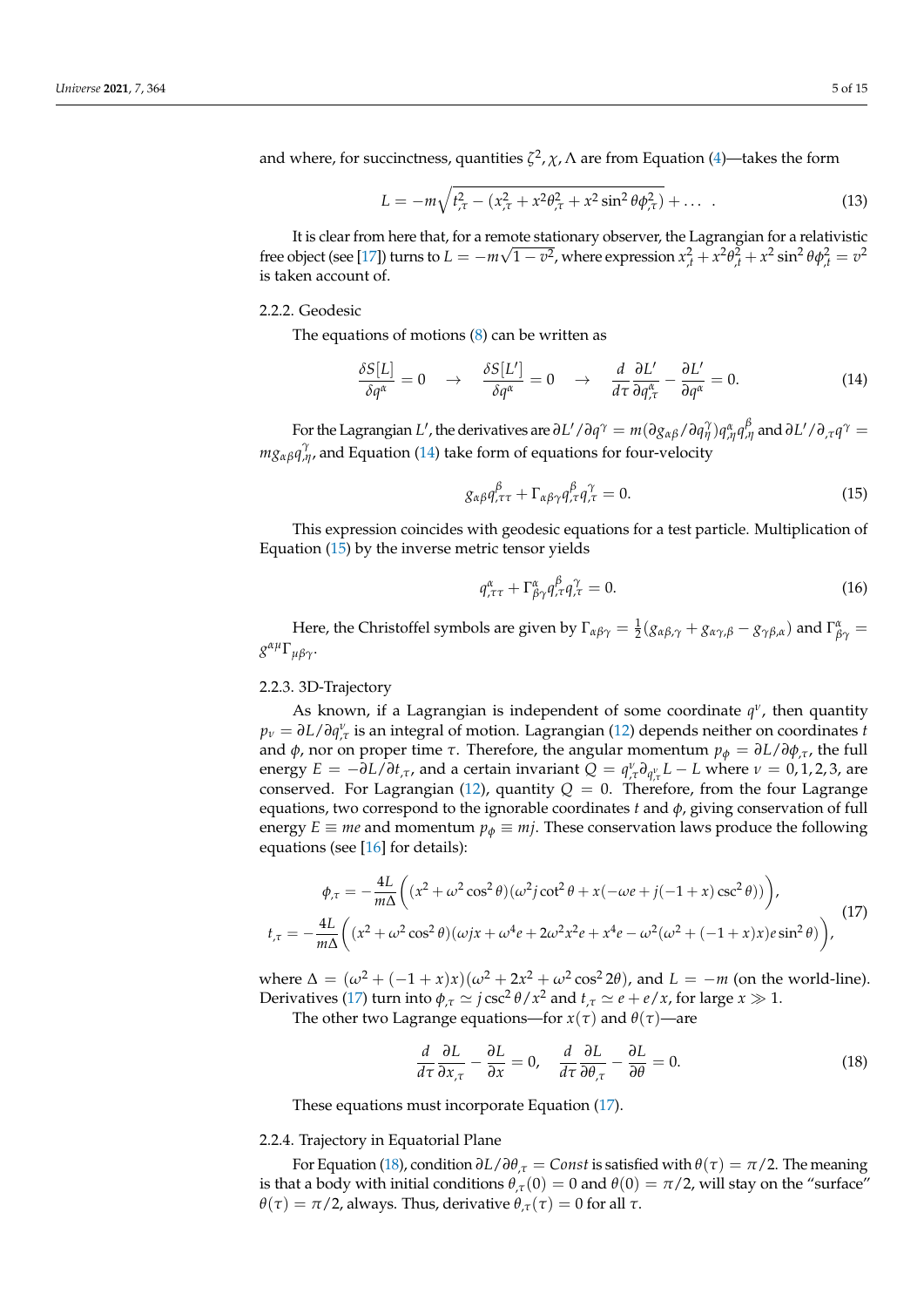For the body moving on the surface  $\theta = \pi/2$ , the condition of normalization of four-velocity along the world-line is:

$$
(1 - \frac{x}{x^2 + \omega^2 \cos^2 \theta})(t_{,\tau})^2 - 2\omega \frac{x}{x^2 + \omega^2 \cos^2 \theta} \sin^2 \theta (\phi_{,\tau})(t_{,\tau}) - \frac{x^2 + \omega^2 \cos^2 \theta}{x^2 - x + \omega^2} (x_{,\tau})^2 - (x^2 + \omega^2 \cos^2 \theta)(\theta_{,\tau})^2 - \frac{(x^2 + \omega^2)^2 - (x^2 - x + \omega^2)\omega^2 \sin^2 \theta}{x^2 + \omega^2 \cos^2 \theta} \sin^2 \theta (\phi_{,\tau})^2 = 1,
$$
\n(19)

i.e.,

$$
(1 - \frac{1}{x})(t_{,\tau})^2 + \frac{-2\omega}{x}(\phi_{,\tau})(t_{,\tau}) - \frac{x^2}{x^2 - x + \omega^2}(x_{,\tau})^2 - \frac{(x^2 + \omega^2)^2 - (x^2 - x + \omega^2)\omega^2}{x^2}(\phi_{,\tau})^2 = 1
$$
(20)

using  $\theta_{\tau} = 0$  and  $\theta = \pi/2$ , together with Equation [\(17\)](#page-4-2) which in this case take form

$$
\phi_{\tau} = \frac{j(x-1) - \omega e}{x(\omega^2 + (-1+x)x)}, \quad t_{\tau} = \frac{\omega j + x^3 e + \omega^2 (-1+x) e}{x(\omega^2 + (-1+x)x)}.
$$
\n(21)

For a trajectory with zero velocity at the infinity, the dimensionless parameter  $e = 1$ . For the first branch ("approaching the black hole"), the Lagrange equations for four-coordinates *x*(*τ*), *φ*(*τ*), *t*(*τ*), can be rewritten using  $u(τ) = x^{-1(τ)$  as a parameter, in the following form:

$$
x_{,\tau} = -\sqrt{u - j^2 u^2 + (\omega + j)^2 u^3}, \quad \phi_{,\tau} = \frac{u^2 (j - \omega u - ju)}{1 - u + \omega^2 u^2}, \quad t_{,\tau} = \frac{1 + \omega j u^3 + \omega^2 u^2 (1 + u)}{1 - u + \omega^2 u^2}.
$$
 (22)

The standard rule  $v_\alpha = g_{\alpha\beta}v^\beta$  permits the calculation of the covariant components.

#### <span id="page-5-0"></span>**3. Results**

After some transformations, the basic equation for the trajectory of the test-body  $u(\phi) \equiv x^{-1}(\phi)$  can be written in the form

<span id="page-5-1"></span>
$$
(u_{,\phi})^2 = F(u) \equiv \frac{(1 - u + \omega^2 u^2)^2 (-1 + u - (\omega^2 + j^2))u^2 + 2\omega e j u^3 + j^2 u^3 + e^2 (1 + \omega^2 u^2 (1 + u))}{(j(-1 + u) + \omega e u)^2},
$$
(23)

where  $u_{,\phi}$  is the derivative  $du(\phi)/d\phi$ ;  $e = E/m$  is the dimensionless energy (including the rest-mass); and  $j = J/m$  is the dimensionless angular momentum.

## *3.1. Weak Shift*

We suppose now that  $u \ll 1$ . By keeping only four first-leading terms when expanding Equation [\(23\)](#page-5-1), we obtain

<span id="page-5-2"></span>
$$
(u_{,\phi})^2 \simeq \frac{e^2 - 1}{j^2} + 2\left(\frac{1}{2j^2} + \frac{\omega e(e^2 - 1)}{j^3}\right)u - \kappa^2 u^2 - \frac{2\alpha}{3}u^3 - \frac{\beta}{2}u^4.
$$
 (24)

Here,

$$
\kappa^2 = 1 - \frac{2\omega e^3}{j^3} - \frac{3\omega^2}{j^4} (j^2 + e^2)(e^2 - 1), \quad \alpha = -\frac{3}{2} - \frac{3\omega e^3}{j^3} + \dots, \quad \beta = -\frac{4\omega e^3}{j^3} + 4\omega^2 + \dots,
$$
 (25)

where the terms of order  $> \omega^2$  in  $\alpha$  and  $\beta$  are omitted. The nonlinear equation for the trajectory follows from Equation [\(24\)](#page-5-2)

<span id="page-5-3"></span>
$$
u_{,\phi\phi} + \kappa^2 u + \alpha u^2 + \beta u^3 = \left(\frac{1}{2j^2} + \frac{\omega e(e^2 - 1)}{j^3}\right).
$$
 (26)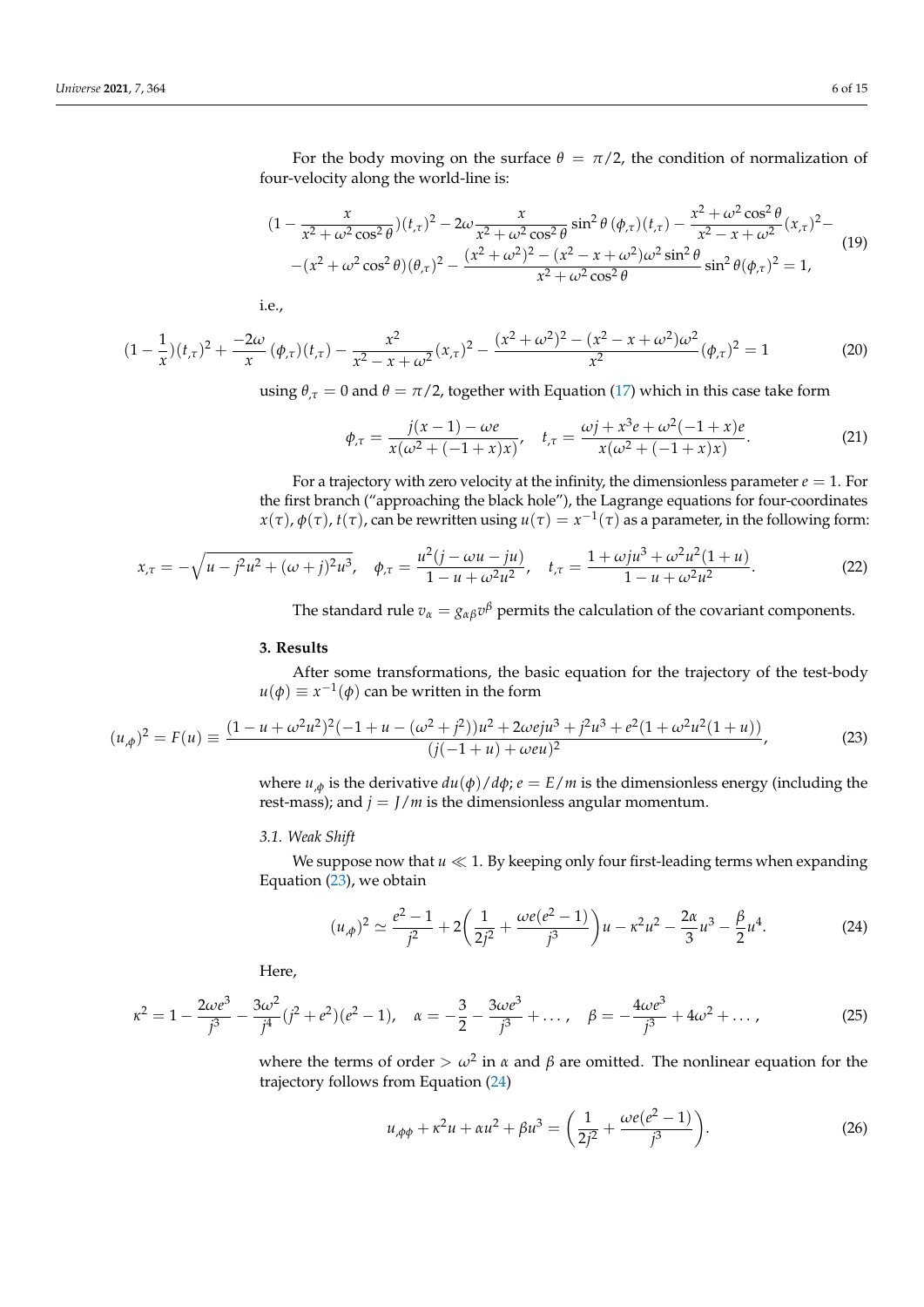In the linear approximation, when we neglect the terms ∼ *u* <sup>2</sup> and ∼ *u* 3 , we obtain that

<span id="page-6-0"></span>
$$
u^{(0)}(\phi) = \frac{1}{2j^2\kappa^2} \left( (1 + 2\frac{\omega}{j}e(e^2 - 1)) - \sqrt{(1 + 2\frac{\omega}{j}e(e^2 - 1))^2 + 4j^2\kappa^2(e^2 - 1)}\cos\kappa\phi \right). (27)
$$

This expression shows that trajectories of particles moving in the vicinity of the rotating,  $\omega \neq 0$ , black hole, are no longer closed, and the position of periastron is changed:  $\Delta \phi = \pi / \kappa \neq \pi$ . It follows from Equation [\(27\)](#page-6-0) that the smallness of *u* means that *j* > 1. Obviously, for  $\omega = 0$ , when  $\kappa = 1$ , we obtain the limit case: the classical expression for the trajectory of a body moving in the vicinity of a Newtonian attractor as  $u(\phi) \sim (1 - \epsilon \cos \phi)$ .

The solution of the non-linear Equation [\(26\)](#page-5-3) for parabolic motion with  $e = 1$  when the last term  $\sim u^3$  is neglected, is given by the expression

$$
u(\phi) = \frac{1}{2\kappa^2 j^2} (1 - \cos \lambda \phi) + \frac{\alpha}{24\kappa^6 j^4} (-9 + 8 \cos \lambda \phi + \cos 2\lambda \phi) + \dots
$$
 (28)

Here,

$$
\kappa \simeq 1 - \frac{2\omega}{j^3}, \quad \lambda \simeq \kappa + \frac{\alpha}{2j^2\kappa^3}, \quad \alpha \simeq -\frac{3}{2} - \frac{3\omega}{j^3}.
$$
 (29)

#### *3.2. Trajectory Distortions*

To illustrate the impact of the black hole's spin on a test-body's trajectory, we solve Equation [\(23\)](#page-5-1) for several cases with varying parameters  $\omega$  and *j*. From the start, it may be noted that at great distances from the black hole, the relativistic impact on the trajectory can be captured via small corrections to the classical Lagrangian. These are scenarios with numerical values for the initial momentum  $j > 3$ . At smaller *j*, such as  $j < 3$  (or  $x < 3$  or  $u < 1/3$ ), the relativistic impact on the motion becomes significant. Furthermore, when  $j < j_{cr} \equiv 1 + (1 + 2\omega)^{1/2}$ , the traveling body eventually becomes captured by the black hole. Conversely, when the body's initial momentum  $j > j_{cr}$ , the body manages to escape the zone of the black hole's influence.

The shapes of the test-body's trajectory within the zone of significant black hole influence (strong relativistic effects) may vary dramatically. Figure [1A](#page-7-0) illustrates the variety and plots trajectories of a test-body with  $j = 2.5$  (sufficient to escape in each case) for the scenarios when the black hole's spin and the test-body's momentum are co-aligned ( $\omega > 0$ , magenta line), counter-aligned ( $\omega$  < 0, brown line), and when the black hole does not spin at all  $(\omega = 0)$ , blue line). As revealed, depending on the black hole's spin, the trajectory may twist significantly (as shown by the magenta line, *ω* > 0), or quasi-reverse (as shown by the blue line,  $\omega = 0$ , or simply curve (as shown by the brown line,  $\omega < 0$ ). When the black hole's spinning is co-aligned *ω* > 0 with the body's angular momentum, the movement of the body and the swirling of the time-space coincide. The essence of the effect may perhaps be grasped by visualizing a boat sailing with an ocean current or against the current—the boat's trajectories relative to a distant observer would look quite different.

Particularly intriguing cases may occur when the initial angular momentum of the traveling body falls within a "narrow" range (not-too-fast but not-too-slow, defined by the system's parameters; here *j* ∼ 2). For a non-spinning black hole ( $\omega = 0$ ), the body may circle around the non-rotating black hole several times before departing towards infinity.

Figure [1B](#page-7-0) shows such trajectory's details (recall that for a non-rotating black hole, the event-horizon coincides with the static limit). The Dark-Blue-Dot (in the lower-right quadrant of Figure [1B](#page-7-0)) corresponds to the minimal distance (periastron) from the "center" of the black hole that is reached by the body. As the body passes through the periastron (Dark-Blue-Dot), its radial velocity turns to zero. Prior to passing through the periastron, the sign of the body's radial velocity component is negative (the body is approaching); after the passing, the sign is positive (the body is moving away). If the energy diagram were drawn, the process would look as if the representative point was moving along the straight line (of constant energy), reaching the energy barrier (corresponding to Dark-Blue-Dot in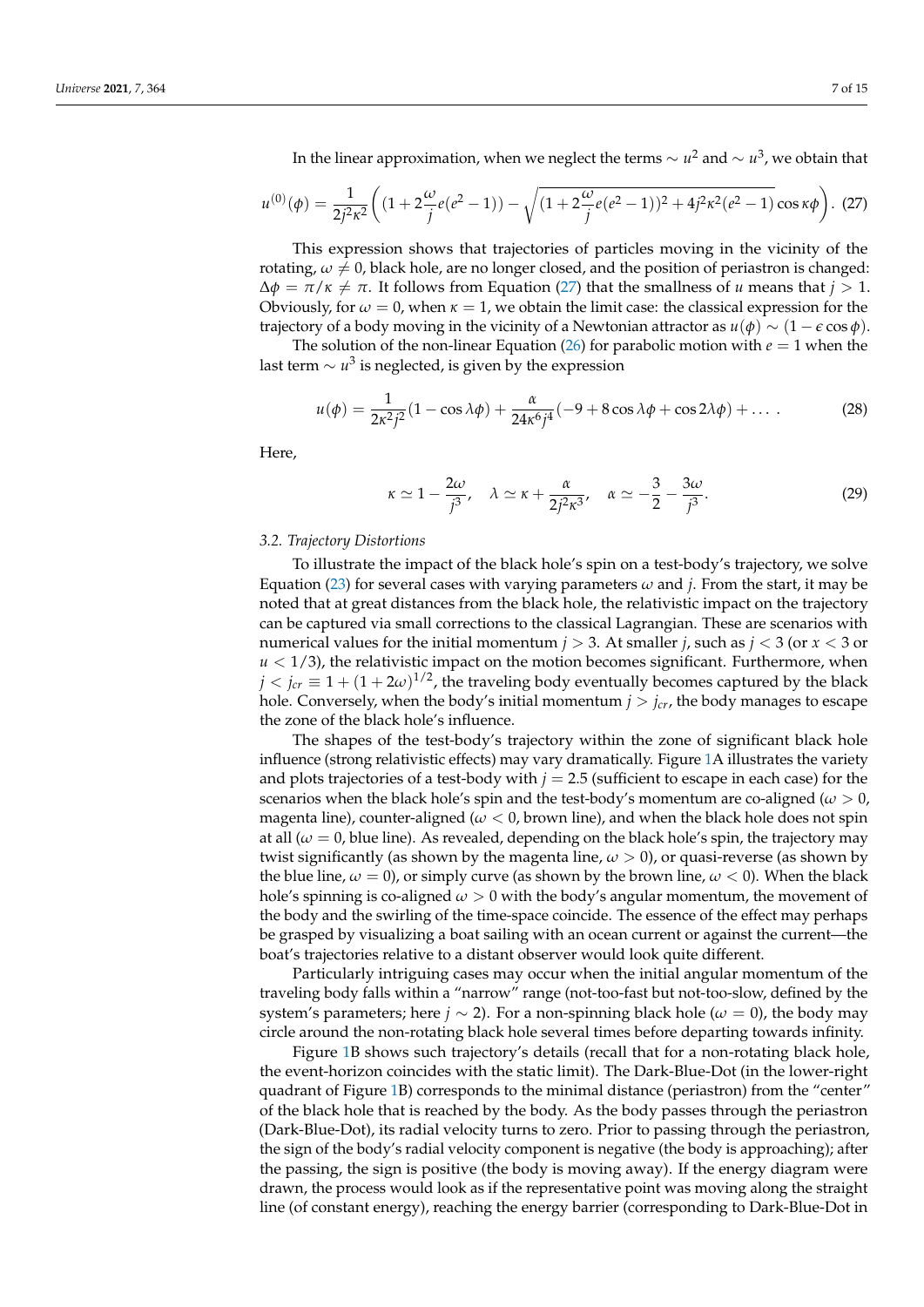Figure [1B](#page-7-0)), reflecting from the barrier (passing trough the periastron), and moving in the opposite direction along the level of constant energy. (A similar discussion and underlying details can be found in [\[17\]](#page-14-1).) This explains the gradual spiraling of the trajectory closer towards the periastron (Dark-Blue-Dot) and the subsequent unwinding. Eventually, the body departs the black hole's vicinity and generally the zone of influence.

<span id="page-7-0"></span>

**Figure 1.** Trajectory distortions for an object traveling with initial angular momentum *j* in the vicinity of a black hole (BH) with "rotation rapidity" *ω*: *ω* > 0 when BH spin and momentum *j* are co-aligned, BH spin is counter-clockwise; *ω* < 0 when BH spin and momentum *j* are counter-aligned, BH spin is clockwise. When *ω* = ±0.5, BH "radius" is 0.5 (in the equatorial plane *θ* = *π*/2) and ergosphere "radius" (pink) is 1. (Left Panel (**A**)) Impact of BH spin direction *ω* is shown for:  $j = 2.5, \omega = -0.5$  (brown);  $j = 2.5, \omega = 0$  (blue);  $j = 2.5, \omega = 0.5$  (magenta). (Right Panel (**B**)) Dark-blue-trajectory (for  $\omega = 0$ ) illustrates temporary "capture onto quasi-circular orbit": spiraling inward, passing through the periastron (Dark-Blue-Dot), and spiraling outward.

#### *3.3. Strong Shift*

By comparing observational data (periastron shifts) for star trajectories near black holes with theoretical curves for a range of spin-values *ω*, it may be possible to estimate the actual black hole spin. Since relativistic effects are the strongest at periastron when the orbit of a star (test-body) is not quasi-circular but elongated (quasi-parabolic), observations of elongated orbits can be more revealing than data on quasi-circular orbits. Consequently, in this section, we demonstrate how to calculate the shift of the periastron for a parabolic trajectory (energy *e* = 1) and provide the results from our numerical simulations for a sample of spin-values *ω*.

When a star begins its travel from infinity (where its radial inverse-coordinate  $u = 0$ ) and approaches a black hole along the incoming (upper) branch of the trajectory, the star's angular coordinate  $\psi(u)$ , for each  $u$ , is derived (as a function of the radial coordinate  $u \equiv x^{-1}$ ) from Equation [\(23\)](#page-5-1) and has the form

$$
\phi(u) = \int_0^u d\xi \frac{\sqrt{(\beta - \xi)^2}}{(1 - \xi + \omega^2 \xi^2) \sqrt{\xi} \sqrt{(u_c(1 - \Delta) - \xi)(u_c(1 + \Delta) - \xi)}}.
$$
\n(30)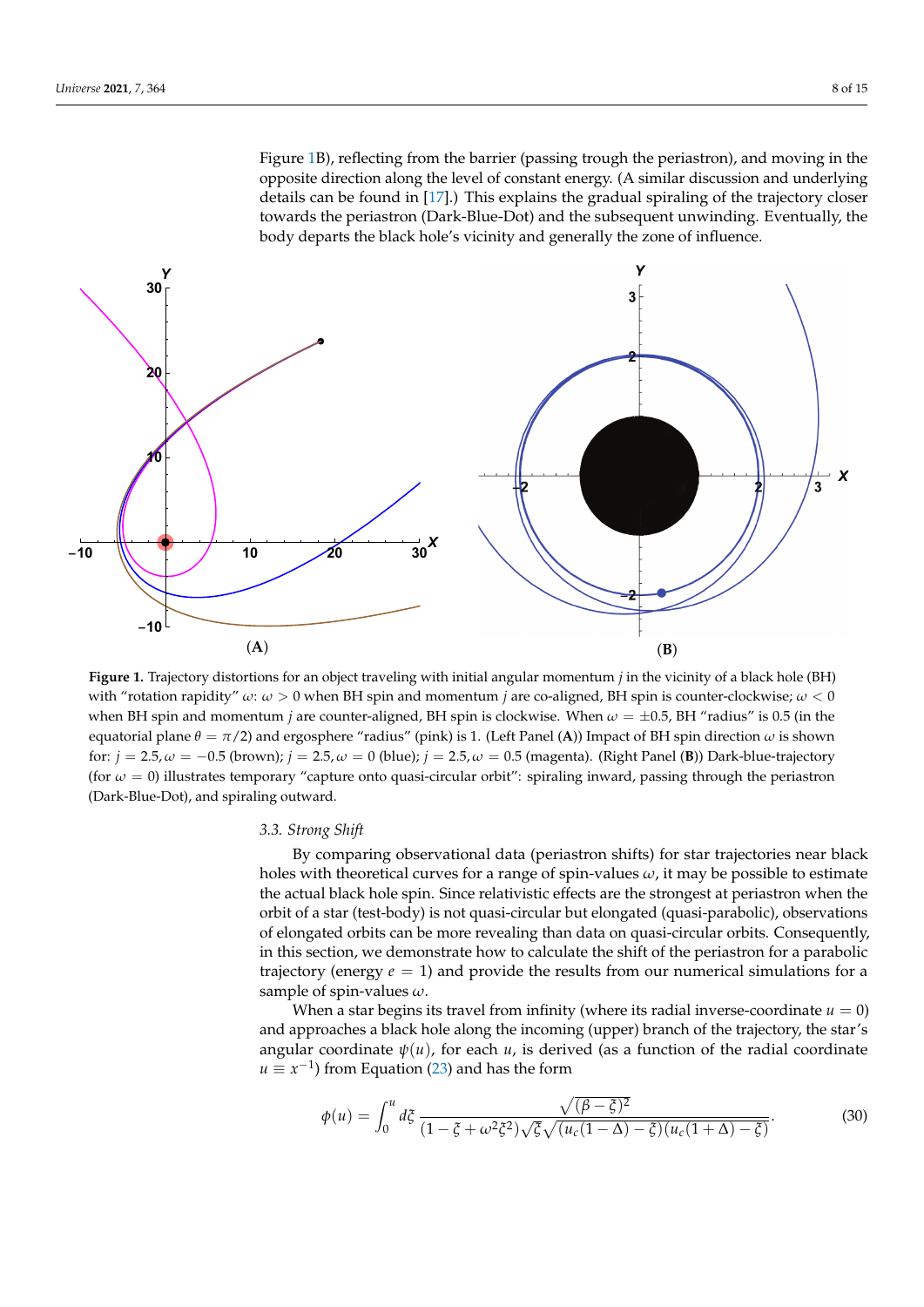Here, *u<sub>c</sub>* is the value of *u* when solutions *u*<sub>1</sub> and *u*<sub>2</sub> merge (at the point *j* = *j<sub>c</sub>* where *j*<sub>c</sub> = 1 +  $\sqrt{1 + 2\omega}$ ). Parameter  $\beta = j/(j + \omega)$ . Quantities  $u_c(1 - \Delta) = u_1$  and  $u_c(1 + \Delta) =$  $u_2$  with Δ =  $\sqrt{1-4j^{-2}-8\omega j^{-3}-4\omega^2 j^{-4}}$  are the solutions of equation

$$
\frac{(1-u+\omega^2u^2)^2(-1+u-(\omega^2+j^2))u^2+2\omega ju^3+j^2u^3+(1+\omega^2u^2(1+u))}{(j(-1+u)+\omega u)^2}=0.
$$
 (31)

Solution *u*<sub>1</sub> determines the periastron in which derivative  $(u_{,\phi})_p = 0$ .

**Realization Domain:** Not every combination of  $(j, u)$  is realizable. For example, as mentioned earlier, when the test-body's initial angular momentum is below  $j_c = 1 + \sqrt{m}$  $\sqrt{1+2\omega}$ , the body becomes captured by the black hole (its trajectory ends at the static limit). So those test-bodies, which can eventually complete their trajectories, without being captured, are described by the combinations  $(i, u)$  within a limited "realization" domain. Such domain has two bounds:  $u_{min} = 0$  and  $u_{max} = u_1$ .

The (initial) bound,  $u_{min} = 0$ , is obvious and reflects the fact that the test-body starts at the infinity with some initial angular momentum  $j_0 > 0$ . (Because Lagrangian is invariant with respect to rotation, the test-body's angular momentum is conserved, so momentum  $j_0$ remains constant as the test-body approaches the black hole along the incoming branch of the parabolic trajectory with energy  $e = 1$ .)

The second (periastron) bound,  $u_{max}(j_0, \omega)$ , is more complex. Figure [2](#page-8-0) plots several *u*curves composed of a solid part  $u_1(j, \omega)$  and a dashed part  $u_2(j, \omega)$ —merging at  $u_c(j_c(\omega))$  but it is the curves' lower branches (*u*1, solid lines) that serve as the second (periastron) bounds  $u_{max}(j_0, \omega)$ . (The curves are plotted for the black hole spin-values  $\omega$ , from the left-most to the right-most: red  $\omega = -0.5$ ,  $\omega = -0.45$ ,  $\omega = -0.25$ ; black  $\omega = 0$ ; blue  $\omega = +0.45$ ,  $\omega = +0.5$ ).

<span id="page-8-0"></span>

**Figure 2.** Not every combination of  $(j, u)$  is realizable. Trajectories are completed only when, for a given initial angular momentum  $j_0$ , values  $u$  are within the "domain of physical motion": between  $u_{min} = 0$  and  $u_{max} = u_1(\omega, j_0)$ . Colored *u*-curves, composed of branches  $u_1$  (lower, solid) and  $u_2$ (upper, dashed), correspond to scenarios with BH spin-values (from the left-most to the right-most):  $\omega = -0.5$  (red),  $\omega = -0.45$  (red),  $\omega = -0.25$  (red),  $\omega = 0$  (black),  $\omega = +0.45$  (blue),  $\omega = +0.5$ (blue). Horizontal line  $u = 1$  marks the static limit (where metric tensor component  $g_{00} = 0$ ). In this  $(j, u)$ -space, the (corresponding to the test-body) state-point starts at the point  $(j = j_0, u = 0)$  and "moves" upward (along the vertical line  $j = j_0$ ) until reaching  $(j_0, u_1(j_0, \omega_{BH}))$ —on the lower branch of the *u*-curve corresponding to the encountered black hole's spin *ωBH*—which corresponds to the trajectory's periastron in the physical space, then the body "reflects", and returns downward (along the vertical line  $j = j_0$ ) to point  $(j = j_0, u = 0)$  which is now the exiting value at the infinity.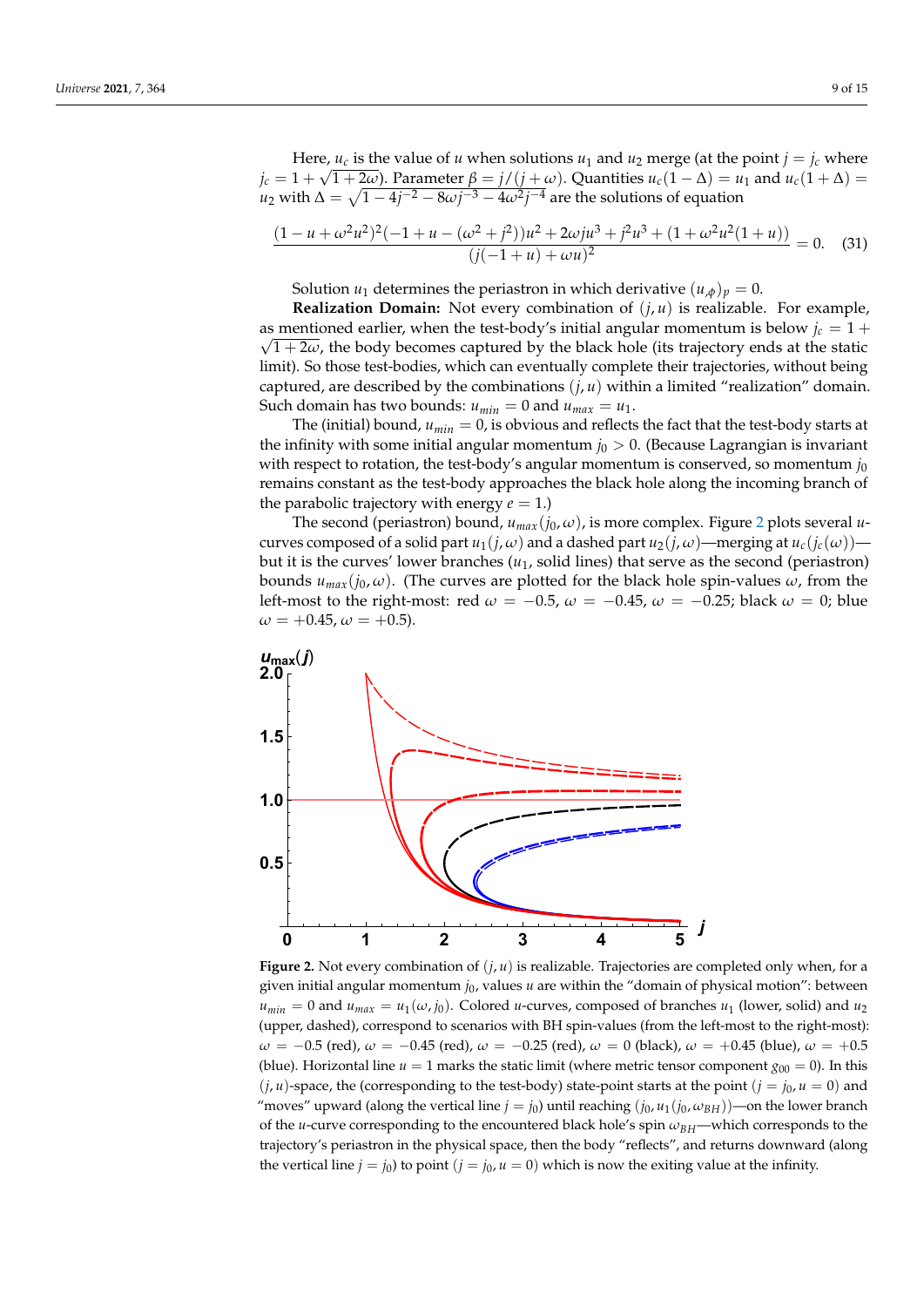For  $j_0 > j_c(\omega)$ —which is the case when the test-body with initial momentum  $j_0$ eventually escapes the black hole with spin  $\omega$ —in the  $(j, u)$ -space, the (corresponding to the test-body) state-point starts at the point  $(j_0, 0)$  and "moves" upward (along the vertical line  $j = j_0$ ) until reaching the lower branch of one of the plotted *u*-curves (the one corresponding to the encountered black hole's spin  $\omega_{BH}$ ). This point  $u_1(j_0, \omega_{BH})$ corresponds to the test-body's trajectory's periastron in the physical space. After the periastron, the test-body's physical movement proceeds along the outbound branch of its physical trajectory, but in the (*j*, *u*)-space, after "reflecting" at the periastron-representing state-point  $u_1(i_0, \omega_{BH})$ , the test-body-representing state-point follows the vertical line  $j = j_0$  downward towards  $u = 0$  (now it is the exiting value at the infinity).

For the cases when the black hole captures the test-body and the body ends up falling onto the static limit (which happens when test-body's initial angular momentum  $j_0 < j_c(\omega)$ ), in the  $(j, u)$ -space the test-body-representing state-point starts at the point  $(j_0, 0)$  and "moves" upward (along the vertical line  $j = j_0$ ) until the horizontal line  $u = 1$ (the static limit, above which—within the ergozone—the metric-tensor component  $g_{00}$ becomes negative).

**Periastron Coordinates:** The angular coordinate for periastron when  $j > j_c$  (or for the body when it falls onto the static limit when  $j < j_c$ ) is defined by the integral

<span id="page-9-0"></span>
$$
\Psi(j) = \int_0^1 d\xi \left( \frac{\sqrt{(\beta - \xi)^2} H(j - j_c) H(u_1 - \xi)}{(1 - \xi + \omega^2 \xi^2) \sqrt{\xi} \sqrt{(u_c(1 - \Delta) - \xi)} (u_c(1 + \Delta) - \xi)} + \frac{\sqrt{(\beta - \xi)^2} H(j_c - j) H(1 - \xi)}{(1 - \xi + \omega^2 \xi^2) \sqrt{\xi} \sqrt{(u_c(1 - \Delta) - \xi)} (u_c(1 + \Delta) - \xi)} \right)
$$
(32)

where, for simplicity, the Heaviside function  $H(z)$  is used:  $H(z) = 1$  when  $z > 0$  and  $H(z) = 0$  when  $z < 0$ , with the half-maximum convention  $H(0) = 1/2$ . We remind readers that in the region *j* < *jc*, quantity ∆ is purely imaginary, and in the region *j* > *jc*, ∆ is purely real and positive. The integral Equation [\(32\)](#page-9-0) cannot be expressed in simple analytical functions. It can be either calculated numerically, or its asymptotics may be considered.

For large *j*, Equation [\(32\)](#page-9-0) gives the following estimate

$$
\Psi(j) \simeq \pi + \frac{3\pi}{4j^2} + \frac{\pi\omega}{j^3} + \dots,
$$
\n(33)

where only the leading terms are retained. The first term corresponds to classical Newtonian mechanics—the angular coordinate for the periastron is  $\pi$ . The second term gives the shift of the periastron due to the relativistic effect in the Schwarzschild metric. This term is always positive. The third term takes into account the black hole's spin and can have any sign. At *j* 1, even for *j* ∼ 3, this correction term is small when compared to the previous one, since for the Kerr metrics  $|\omega|$  < 1/2, always.

Figure [3](#page-10-0) shows the angular coordinate for periastron  $\Psi_p(i)$  as a function of testbody's momentum *j* for three black hole spin-values:  $\omega = +1/3$  (blue),  $\omega = 0$  (black), and  $\omega = -1/3$  (red).

As Figure [3](#page-10-0) reveals, for large values of initial angular momentum, *j* > 3, the relativistic effects are indeed relatively small, placing the periastron slightly above *π*. However, the effect of the black hole's spin *ω* becomes rather significant for *j* < 3. Notably, as shown in Figure [4,](#page-10-1) the effect is strongest for *j* near  $j_c(\omega)$ . The logarithmic scale in the right panel of Figure [4](#page-10-1) reveals that Ψ-function is not some power-function but is more complex. The left panel shows the case when the black hole's spin is counter-aligned ( $\omega = -1/3$ ) with the test-body's angular momentum *j*. The right panel shows the case when the spin is co-aligned ( $\omega = +1/3$ ) with the momentum.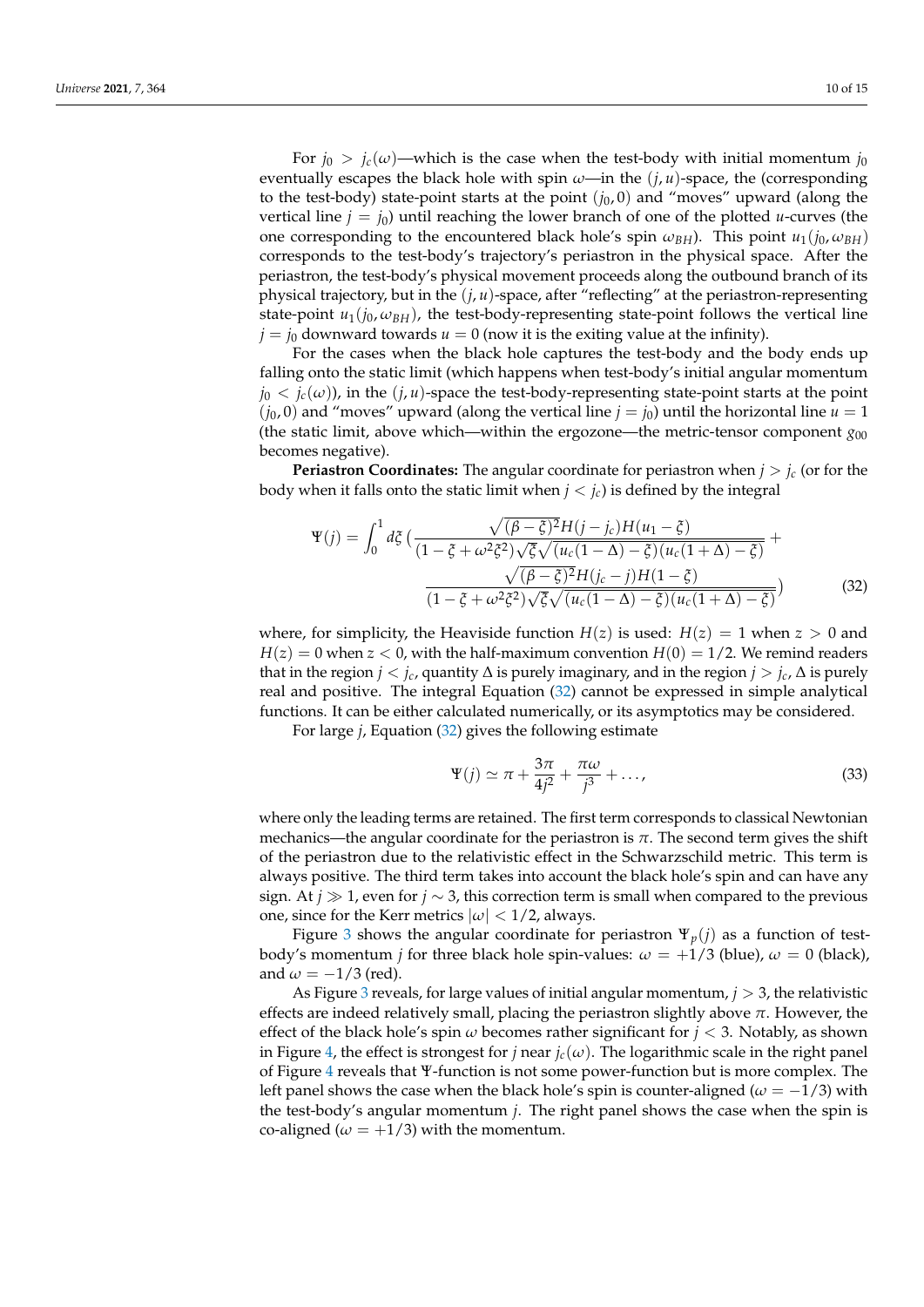<span id="page-10-0"></span>

<span id="page-10-1"></span>**Figure 4.** (Left Panel) Numerical estimates of periastron coordinate  $\Psi(j)$  for  $\omega = -\frac{1}{3}$ . (Right Panel) Numerical estimates of  $\log \Psi(j)$  for  $\omega = +\frac{1}{3}$ .

In the vicinity of  $j_c(\omega)$ , integral  $\Psi(j, \omega)$  diverges. By expressing momentum *j* as  $j = j_c(1 + \nu)$ , where  $j_c = 1 + \sqrt{1 + 2\omega}$ , and retaining only the leading terms, we find expression for Ψ(*j*, *ω*) in the vicinity of *jc*:

<span id="page-10-2"></span>
$$
\Psi_p(j,\omega) \simeq \lambda_1 + \lambda_2 \ln(\frac{1}{\sqrt{|v|}}) + \dots \tag{34}
$$

Here,  $\lambda_1$  and  $\lambda_2$  (which depend on  $\omega$ ) are of order unity. For example, in the particular case of  $\omega = +1/3$ , the values of the parameters are:  $\lambda_1 = 1.2701$  and  $\lambda_2 = 1.2548$ . For  $\nu \sim 10^{-6}$ , the value of the angular coordinate of the periastron turns out to be  $\Psi_p \simeq 9.94 \gg \pi$ .

The total number, *N*, of rotations of the compact star around the black hole—seen as if "captured onto a quasi-circular orbit" by a remote observer—is then estimated as  $N = \Psi_p / \pi$ . (Here *N*/2 of rotations occur before the body reaches the periastron, and *N*/2 of rotations occur after passing through the periastron.)

Finally, Figure [5](#page-11-1) compares the locations and shapes of  $\Psi(j,\omega)$ -curves when black hole spin is counter-aligned ( $\omega = -1/3$ , red), absent ( $\omega = 0$ , black), or co-aligned ( $\omega = +1/3$ , blue) with the test-body momentum *j*. Figure [6](#page-11-2) reveals the nuances of the differences in the shapes of Ψ-curves when the test-body's momentum-value happens to be in the vicinity of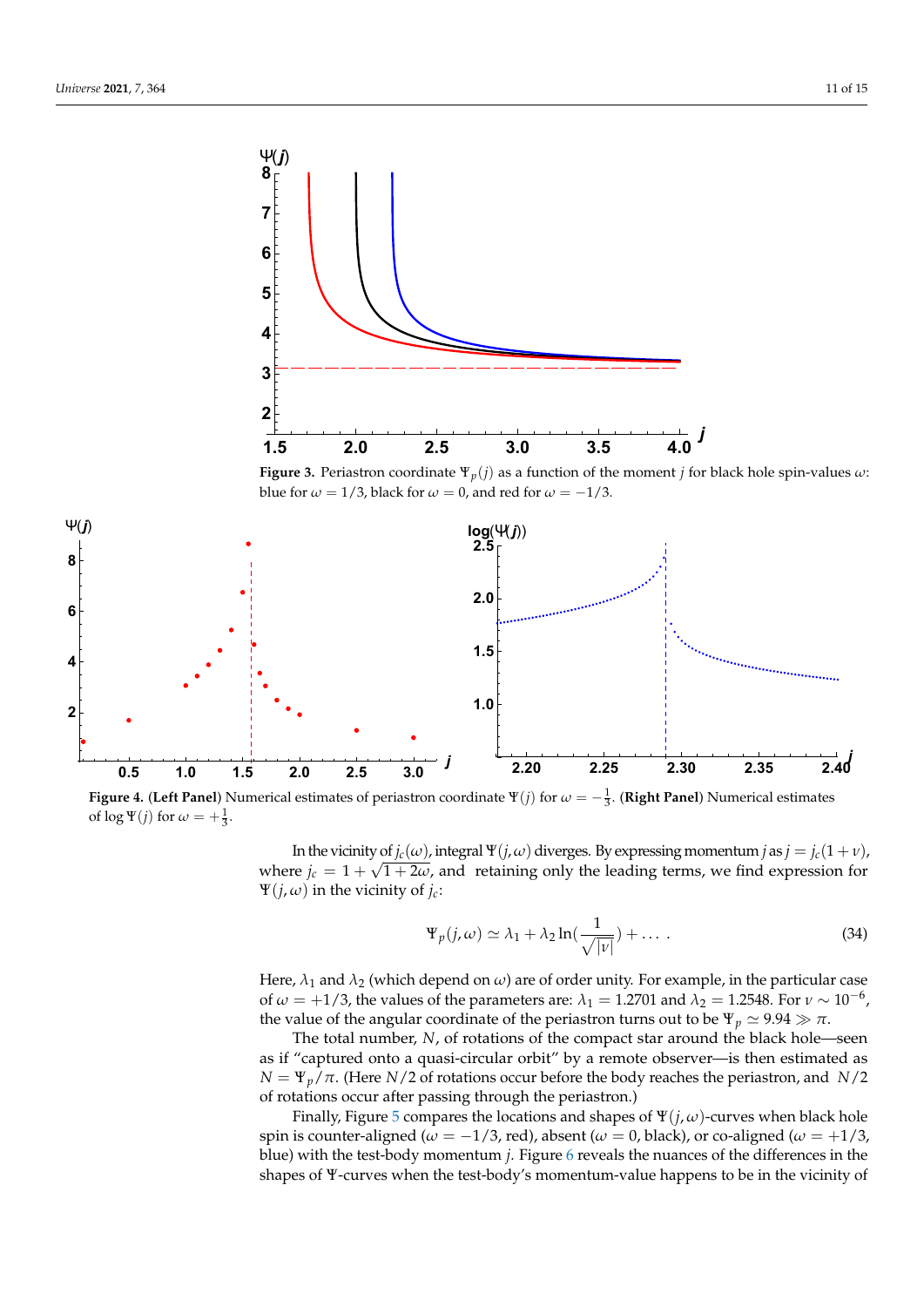$j_c(\omega)$  (i.e., near  $\nu = 0$ ). For comparison, the Newtonian periastron  $\Psi_N = \pi$  is plotted as the horizontal dashed line.

<span id="page-11-1"></span>

**Figure 5.** Comparison of  $\Psi(j,\omega)$  for black hole spin-values  $\omega=-\frac{1}{3}$  (red),  $\omega=0$  (black), and  $\omega=+\frac{1}{3}$ (blue). Horizontal dashed line shows the Newtonian periastron  $\Psi_N = \pi$ .

<span id="page-11-2"></span>

**Figure 6.** Comparison of  $\Psi(\nu, \omega)$ , where  $\nu \equiv (j - j_c)/j_c$  and  $j_c = 1 + \sqrt{1 + 2\omega}$ , for black hole spinvalues  $\omega = -\frac{1}{3}$  (red),  $\omega = -\frac{1}{4}$  (red dashed),  $\omega = 0$  (black), and  $\omega = +\frac{1}{3}$  (blue). Horizontal dashed line show the Newtonian periastron  $\Psi_N = \pi$ .

# <span id="page-11-0"></span>**4. Conclusions**

Context and Challenges: Measurement of the spin of certain black holes—such as, for example, the supermassive black hole closest to us, Sgr A\*, at the center of our own Galaxy—may be challenging for a number of reasons. The geometry and temperature of their accretion disks may not produce X-ray reflection features or the thermal blackbody radiation suitable for analyses. When the black hole is single, no systematic gravitational waves are expected. Interpretations of the results from imaging with the Even Horizon Telescope—capable of detecting the asymmetry in brightness between the approaching and receding sides of the disk, which are strongly spin-dependent—may face model-dependent challenges due to time and space variability of the accretion disk and the foreground distribution of galactic matter that acts as a varying scattering screen. However, when it is possible to observe precession of highly-eccentric orbits of individual stars closely approaching the black hole, then the BH spin may be estimated. Over the past several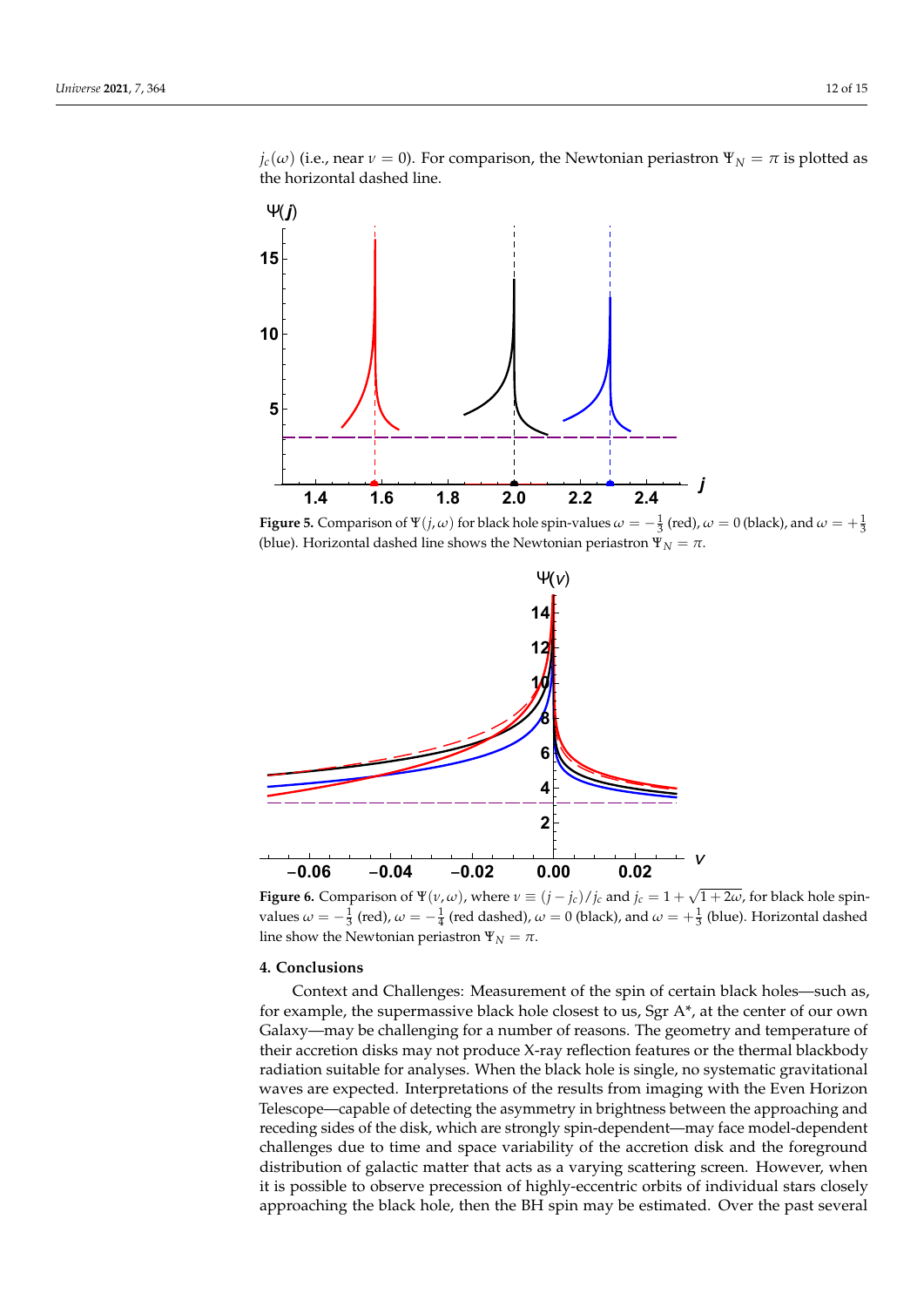decades, the existing—and continuously improving techniques—have been permitting such observations of individual bright stars traveling near Sgr A\*. The relativistic shift of trajectory periastra—from which the BH spin value is deduced—would be even more pronounced for parabolic or hyperbolic stellar flybys.

Results: In this paper, we provide (1) analytical expressions for the periastron coordinate (Ψ) for an elongated (parabolic/hyperbolic at the limit) trajectory; (2) numerical simulations and qualitative examinations of several illustrative scenarios; (3) discussion of the theoretical method permitting such comprehensive consideration; (4) illumination of the importance of symmetries of the Lagrangian and their contribution to construction of solutions; (5) illustration of the possibility of arising resonance regimes when test-bodies move in the vicinity of black holes. In particular, we find the relativistic shift of the periastron (relative to the Newtonian position,  $\Psi_p = \pi$ ), for varying rates of the black hole's rotation  $\omega$ : no-spin ( $\omega = 0$ , for comparison) and when the black hole's spin is co-aligned (*ω* > 0) or counter-aligned (*ω* < 0) with the angular momentum (*j*) of the traveling star. It is shown that stars (modeled here as non-destructible compact test-bodies with zero initial kinetic energy at infinity) with the initial values of angular momentum  $(j_0)$  that are less than certain critical value  $(j_c)$  (which depends on  $\omega$ , the spin of the black hole, as  $j_c = 1 + \sqrt{1 + 2\omega}$  become captured by the black hole, while the stars with  $j_0 > j_c$ have their trajectories distorted by the black hole in various ways, but eventually return to infinity.

"Capture" onto Quasi-Circular Orbit: If the initial angular momentum  $j_0$  happened to be less than the critical value  $j_c(\omega)$  for the spinning black hole, the black hole will capture the star—the star will spiral and inevitably fall onto the static limit. If  $j_0 > j_c(\omega)$ , the star's trajectory will curve around the black hole and the star will depart towards infinity. However, if the initial angular momentum  $j_0$  happened to be close, but slightly more than the critical value  $j_c(\omega)$  for the spinning black hole, an interesting effect arises. After approaching the black hole, the star starts rotating around the black hole, gradually spiraling towards the periastron. It may take a great (finite) number of revolutions for the star to eventually reach and pass through the periastron point, at which moment that trajectory starts "unwinding" just as gradually. For the duration of this process, for an observer, the star would appear as if on a "circular" orbit close to the black hole, with radius  $u_c^{-1} = 2(j_c + \omega)/j_c$ . This radius can be observationally determined. Due to energy conservation, however, the star will eventually continue its journey along the outgoing branch of its trajectory, leaving the vicinity of the black hole, and exiting towards the infinity. Mathematically, the value for periastron coordinate Ψ*<sup>p</sup>* becomes very large (Figure [4\)](#page-10-1). At the limit  $j \rightarrow j_c$ , the angular coordinate of periastron  $\Psi_p$  tends to infinity according to logarithmic law (Equation [\(34\)](#page-10-2)).

Practical Use: The obtained results may be of use in the following practical ways:

(1) Since these expressions are derived from the first principles for all orbits/trajectory types and for all black hole spins, the observations of periastron coordinates Ψ and measurements of angular momenta *j* can provide sufficiently accurate estimates for black hole spins *ω*:

$$
\Psi(j,\omega) \simeq \pi + \frac{3\pi}{4j^2} + \frac{\pi\omega}{j^3} + \dots
$$

Naturally, this formula is valid for  $j > j_c$ . For *j* closer to  $j_c$ , the analytical expression for Ψ involves cumbersome hyper-geometrical functions, and numerically estimated graphic representations (as illustrated in Figures  $3, 5$  $3, 5$  $3, 5$  and  $6$ ) offer easier visualization of its tendencies.

(2) Of particular interest may be the highly elongated orbits. The stars with such orbits spend the shortest amount of time in the vicinity of black holes and may be detected within much shorter observational timeframes than those required for quasi-circular orbits.

(3) The more elongated the orbit, the "sharper" the turn at the periastron, the greater the acceleration experienced by the traveling body. When acceleration is the highest,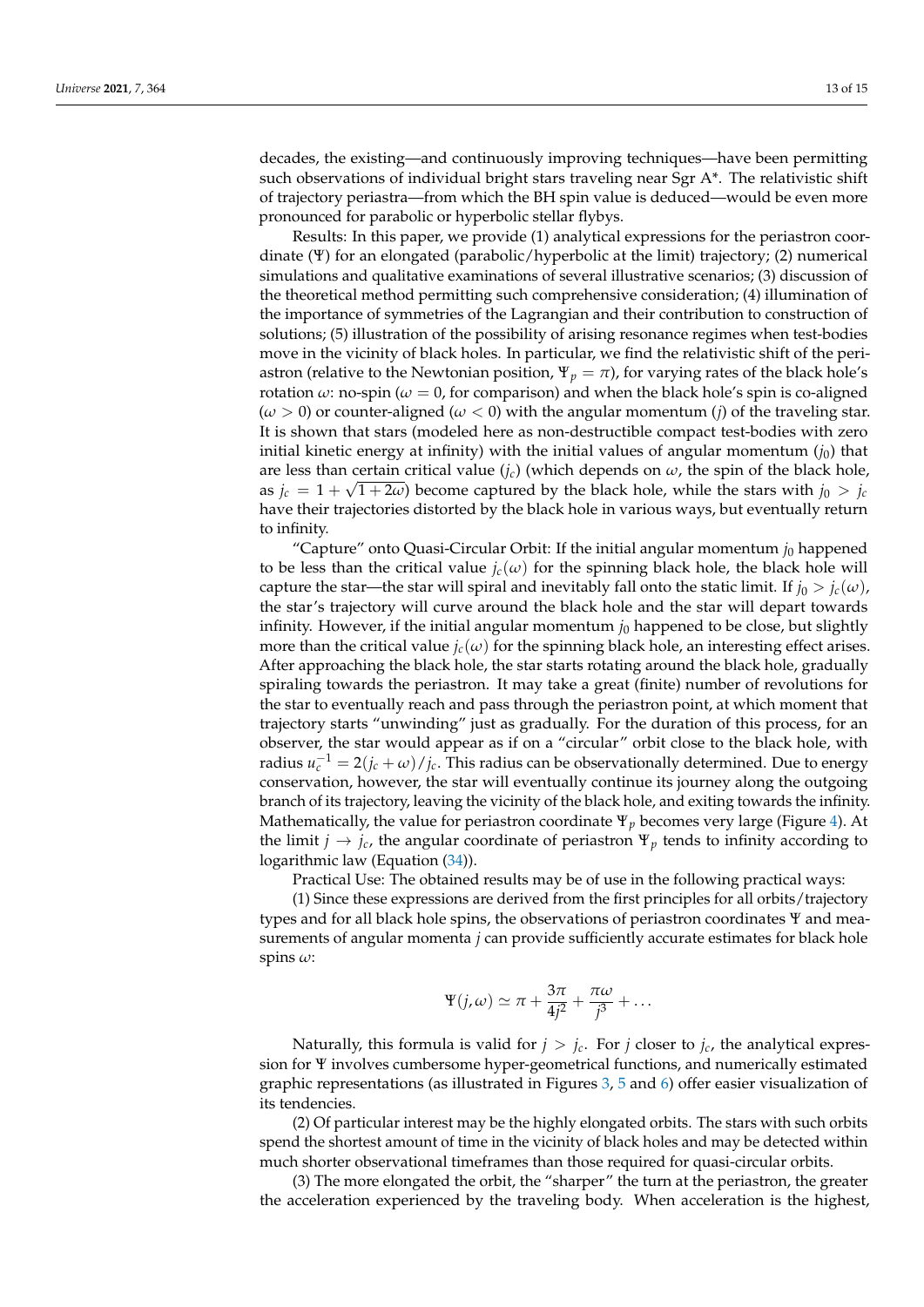the (destroyed into charged "fragments") body emits the maximum amount of electromagnetic radiation. Greater brightness makes it easier to detect astronomically and interpret theoretically. (synchrotron or bremsstrahlung radiation are the examples of this effect for charged particles.) Thus, elongated orbits offer the most promise for observations.

Novel Perspectives: Recently, the quest for measuring spins of supermassive black holes at the centers of galaxies has received an additional impetus. In the set of publications [\[20](#page-14-4)[–22\]](#page-14-5), we advanced and supported the hypothesis that an additional nucleogenetic process—fission-driven rather than nucleosynthesis-driven—contributes (and has historically contributed) to chemical enrichment of galaxies. This process depends (to a large extent) on the crushing and catapulting power of the central galactic black holes. More massive black holes with greater spins can catapult pieces of crushed neutron stars further, with greater speeds. Thus, the resulting distribution of the fission-driven nuclei-production relative to the nucleosynthesis-driven nuclei-production would differ between galaxies. See Ref. [\[20\]](#page-14-4) for details. In our own galaxy, this fission-driven mechanism has impacted chemical compositions of stars, compositions and properties of exoplanets, structures of exoplanetary systems, and (not less importantly) the composition and structure of our own solar system (see Ref. [\[21\]](#page-14-6)). To properly analyze the differences between chemical enrichments of galaxies, and to better understand the nucleogenetic signature of the fissiondriven enrichment mechanism, accurate estimates of the masses and spins of central black holes are required.

**Author Contributions:** Conceptualization and writing, E.P.T. and V.I.P. All authors have read and agreed to the published version of the manuscript.

**Funding:** This research received no external funding.

**Institutional Review Board Statement:** Not applicable.

**Informed Consent Statement:** Not applicable.

**Conflicts of Interest:** The authors declare that there is no conflict of interest regarding the publication of this article.

#### **References**

- <span id="page-13-0"></span>1. Reynolds, C.S. Observing Black Holes Spin. *Nat. Astron.* **2019**, *3*, 41–47. [\[CrossRef\]](http://doi.org/10.1038/s41550-018-0665-z)
- <span id="page-13-1"></span>2. Abuter, R.; Amorim, A.; Bauböck, M.; Berger, J.P.; Bonnet, H.; Brandner, W.; Cardoso, V.; Clénet, Y.; de Zeeuw, P.T.; Dexter, J.; et al. [GRAVITY Collaboration]. Detection of the Schwarzschild precession in the orbit of the star S2 near the Galactic centre massive black hole. *Astron. Astrophys.* **2020**, *636*, L5. [\[CrossRef\]](http://dx.doi.org/10.1051/0004-6361/202037813)
- 3. Parsa, M.; Eckart, A.; Shahzamanian, B.; Karas, V.; Zajaček, M.; Zensus, J.A.; Straubmeier, C. Investigating the Relativistic Motion of the Stars Near the Supermassive Black Hole in the Galactic Center. *Astrophys. J.* **2017**, *845*, 22. [\[CrossRef\]](http://dx.doi.org/10.3847/1538-4357/aa7bf0)
- 4. Peißker, F.; Eckart, A.; Zajaček, M.; Ali, B.; Parsa, M. S62 and S4711: Indications of a Population of Faint Fast-moving Stars inside the S2 Orbit—S4711 on a 7.6 yr Orbit around Sgr A\*. *Astrophys. J.* **2020**, *899*, 50. [\[CrossRef\]](http://dx.doi.org/10.3847/1538-4357/ab9c1c)
- <span id="page-13-2"></span>5. Bambhaniya, P.; Solanki, D.N.; Dey, D.; Joshi, A.B.; Joshi, P.S.; Patel, V. Precession of timelike bound orbits in Kerr spacetime. *Eur. Phys. J. C* **2021**, *81*, 205. [\[CrossRef\]](http://dx.doi.org/10.1140/epjc/s10052-021-08997-x)
- <span id="page-13-3"></span>6. Kerr, R.P. Gravitational Field of a Spinning Mass as an Example of Algebraically Special Metrics. *Phys. Rev. Lett.* **1963**, *11*, 237–238. [\[CrossRef\]](http://dx.doi.org/10.1103/PhysRevLett.11.237)
- 7. Misner, C.W.; Thorne, K.S.; Wheeler, J.A. *Gravitation*; W. H. Freeman and Company, Princeton University Press: Princeton, NJ, USA, 1973.
- <span id="page-13-8"></span>8. Diener, P.; Frolov, V.P.; Khokhlov, A.M.; Novikov, I.D.; Pethick, C.J. Relativistic Tidal Interaction of Stars with a Rotating Black Hole. *Astrophys. J.* **1997**, *479*, 164–178. [\[CrossRef\]](http://dx.doi.org/10.1086/303875)
- 9. Shapiro, S.L.; Teukolsky, S.A. *Black Holes, White Dwarfs, and Neutron Stars*; Wiley: New York, NY, USA, 2004. [\[CrossRef\]](http://dx.doi.org/10.1002/9783527617661)
- 10. Wiltshire, D.L.; Visser, M.; Scott, S.M. *The Kerr Spacetime*; Cambridge University Press: Cambridge, UK, 2009.
- 11. Frolov, V.P.; Zelnikov, A. *Introduction to Black Hole Physics*; Oxford University Press: Oxford, UK, 2011.
- <span id="page-13-4"></span>12. Thorne, K.S.; Blandford, R.D. *Modern Classical Physics: Optics, Fluids, Plasmas, Elasticity, Relativity, and Statistical Physics*; Princeton University Press: Princeton, NJ, USA, 2017.
- <span id="page-13-5"></span>13. Landau, L.D.; Lifshitz, E.M. *The Classical Theory of Fields*; Elsevier: Amsterdam, The Netherlands, 2013.
- <span id="page-13-6"></span>14. Neves, J.C.S. Deforming regular black holes. *Int. J. Mod. Phys. A* **2017**, *32*, 1750112. [\[CrossRef\]](http://dx.doi.org/10.1142/S0217751X17501123)
- <span id="page-13-7"></span>15. Sharif, M.; Shahzadi, M. Neutral Particle Motion around a Schwarzschild Black Hole in Modified Gravity. *J. Exp. Theor. Phys.* **2018**, *127*, 491–502. [\[CrossRef\]](http://dx.doi.org/10.1134/S1063776118090182)